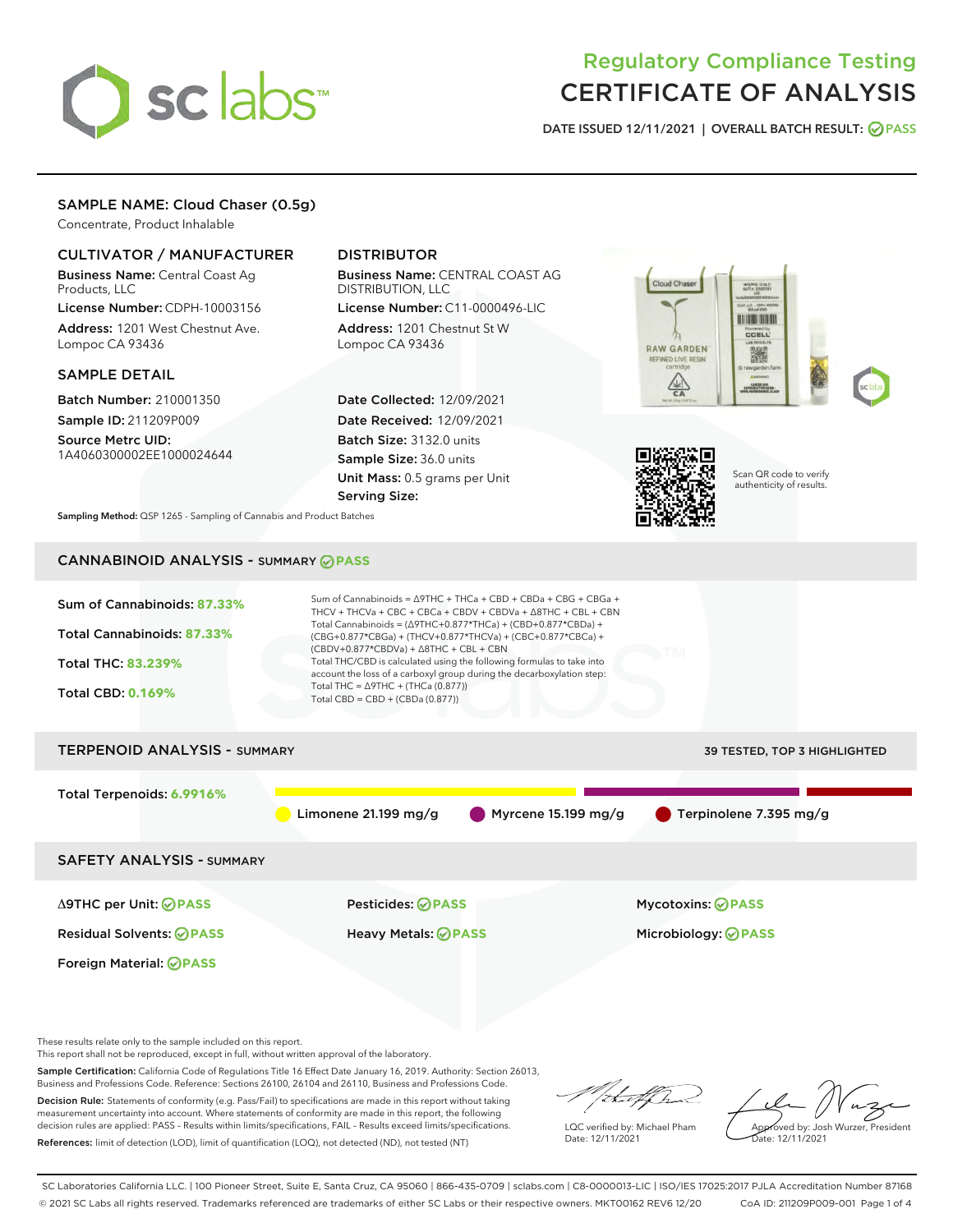



CLOUD CHASER (0.5G) | DATE ISSUED 12/11/2021 | OVERALL BATCH RESULT: **● PASS** 

### CANNABINOID TEST RESULTS - 12/11/2021 2 PASS

Tested by high-performance liquid chromatography with diode-array detection (HPLC-DAD). **Method:** QSP 1157 - Analysis of Cannabinoids by HPLC-DAD

#### TOTAL CANNABINOIDS: **87.33%**

Total Cannabinoids (Total THC) + (Total CBD) + (Total CBG) + (Total THCV) + (Total CBC) + (Total CBDV) + ∆8THC + CBL + CBN

TOTAL THC: **83.239%** Total THC (∆9THC+0.877\*THCa)

TOTAL CBD: **0.169%**

Total CBD (CBD+0.877\*CBDa)

TOTAL CBG: 3.198% Total CBG (CBG+0.877\*CBGa)

TOTAL THCV: 0.42% Total THCV (THCV+0.877\*THCVa)

TOTAL CBC: ND Total CBC (CBC+0.877\*CBCa)

TOTAL CBDV: ND Total CBDV (CBDV+0.877\*CBDVa)

| <b>COMPOUND</b>            | LOD/LOQ<br>(mg/g) | <b>MEASUREMENT</b><br><b>UNCERTAINTY</b><br>(mg/g) | <b>RESULT</b><br>(mg/g) | <b>RESULT</b><br>(%) |
|----------------------------|-------------------|----------------------------------------------------|-------------------------|----------------------|
| Δ9THC                      | 0.06 / 0.26       | ±28.634                                            | 832.39                  | 83.239               |
| <b>CBG</b>                 | 0.06 / 0.19       | ±1.260                                             | 31.98                   | 3.198                |
| <b>THCV</b>                | 0.1 / 0.2         | ±0.21                                              | 4.2                     | 0.42                 |
| <b>CBN</b>                 | 0.1/0.3           | ±0.12                                              | 1.8                     | 0.18                 |
| <b>CBD</b>                 | 0.07/0.29         | ±0.078                                             | 1.69                    | 0.169                |
| $\triangle$ 8THC           | 0.1 / 0.4         | ±0.10                                              | 1.2                     | 0.12                 |
| <b>THCa</b>                | 0.05/0.14         | N/A                                                | <b>ND</b>               | <b>ND</b>            |
| <b>THCVa</b>               | 0.07/0.20         | N/A                                                | <b>ND</b>               | <b>ND</b>            |
| <b>CBDa</b>                | 0.02/0.19         | N/A                                                | <b>ND</b>               | <b>ND</b>            |
| <b>CBDV</b>                | 0.04 / 0.15       | N/A                                                | <b>ND</b>               | <b>ND</b>            |
| <b>CBDVa</b>               | 0.03/0.53         | N/A                                                | <b>ND</b>               | <b>ND</b>            |
| <b>CBGa</b>                | 0.1/0.2           | N/A                                                | <b>ND</b>               | <b>ND</b>            |
| <b>CBL</b>                 | 0.06 / 0.24       | N/A                                                | <b>ND</b>               | <b>ND</b>            |
| <b>CBC</b>                 | 0.2 / 0.5         | N/A                                                | <b>ND</b>               | <b>ND</b>            |
| <b>CBCa</b>                | 0.07 / 0.28       | N/A                                                | <b>ND</b>               | <b>ND</b>            |
| <b>SUM OF CANNABINOIDS</b> |                   |                                                    | $873.3 \,\mathrm{mg/g}$ | 87.33%               |

#### **UNIT MASS: 0.5 grams per Unit**

| ∆9THC per Unit                         | 1120 per-package limit | 416.20 mg/unit  | <b>PASS</b> |
|----------------------------------------|------------------------|-----------------|-------------|
| <b>Total THC per Unit</b>              |                        | 416.20 mg/unit  |             |
| <b>CBD</b> per Unit                    |                        | $0.84$ mg/unit  |             |
| <b>Total CBD per Unit</b>              |                        | $0.84$ mg/unit  |             |
| <b>Sum of Cannabinoids</b><br>per Unit |                        | $436.6$ mg/unit |             |
| <b>Total Cannabinoids</b><br>per Unit  |                        | $436.6$ mg/unit |             |

| <b>COMPOUND</b>         | LOD/LOQ<br>(mg/g) | ASUREIVI<br><b>UNCERTAINTY</b><br>(mg/g) | <b>RESULT</b><br>(mg/g)                         | <b>RESULT</b><br>$(\%)$ |
|-------------------------|-------------------|------------------------------------------|-------------------------------------------------|-------------------------|
| Limonene                | 0.005 / 0.016     | ±0.3031                                  | 21.199                                          | 2.1199                  |
| <b>Myrcene</b>          | 0.008 / 0.025     | ±0.1961                                  | 15.199                                          | 1.5199                  |
| Terpinolene             | 0.008 / 0.026     | ±0.1516                                  | 7.395                                           | 0.7395                  |
| $\beta$ Caryophyllene   | 0.004 / 0.012     | ±0.2110                                  | 5.928                                           | 0.5928                  |
| $\beta$ Pinene          | 0.004 / 0.014     | ±0.0401                                  | 3.486                                           | 0.3486                  |
| $\alpha$ Pinene         | 0.005 / 0.017     | ±0.0277                                  | 3.218                                           | 0.3218                  |
| Ocimene                 | 0.011 / 0.038     | ±0.1000                                  | 3.114                                           | 0.3114                  |
| Terpineol               | 0.016 / 0.055     | ±0.1450                                  | 2.361                                           | 0.2361                  |
| Linalool                | 0.009 / 0.032     | ±0.0876                                  | 2.306                                           | 0.2306                  |
| $\alpha$ Humulene       | 0.009 / 0.029     | ±0.0494                                  | 1.540                                           | 0.1540                  |
| Fenchol                 | 0.010 / 0.034     | ±0.0569                                  | 1.469                                           | 0.1469                  |
| trans-ß-Farnesene       | 0.008 / 0.025     | ±0.0228                                  | 0.641                                           | 0.0641                  |
| Camphene                | 0.005 / 0.015     | ±0.0044                                  | 0.379                                           | 0.0379                  |
| $\alpha$ Phellandrene   | 0.006 / 0.020     | ±0.0033                                  | 0.241                                           | 0.0241                  |
| <b>Borneol</b>          | 0.005 / 0.016     | ±0.0098                                  | 0.233                                           | 0.0233                  |
| $\gamma$ Terpinene      | 0.006 / 0.018     | ±0.0039                                  | 0.225                                           | 0.0225                  |
| $\alpha$ Terpinene      | 0.005 / 0.017     | ±0.0031                                  | 0.210                                           | 0.0210                  |
| 3 Carene                | 0.005 / 0.018     | ±0.0026                                  | 0.182                                           | 0.0182                  |
| Fenchone                | 0.009 / 0.028     | ±0.0046                                  | 0.159                                           | 0.0159                  |
| Nerolidol               | 0.009 / 0.028     | ±0.0059                                  | 0.094                                           | 0.0094                  |
| $\alpha$ Bisabolol      | 0.008 / 0.026     | ±0.0044                                  | 0.083                                           | 0.0083                  |
| Citronellol             | 0.003 / 0.010     | ±0.0023                                  | 0.047                                           | 0.0047                  |
| Valencene               | 0.009 / 0.030     | ±0.0028                                  | 0.041                                           | 0.0041                  |
| Caryophyllene<br>Oxide  | 0.010 / 0.033     | ±0.0017                                  | 0.038                                           | 0.0038                  |
| Sabinene Hydrate        | 0.006 / 0.022     | ±0.0014                                  | 0.037                                           | 0.0037                  |
| Guaiol                  | 0.009 / 0.030     | ±0.0017                                  | 0.036                                           | 0.0036                  |
| p-Cymene                | 0.005 / 0.016     | ±0.0009                                  | 0.033                                           | 0.0033                  |
| Geraniol                | 0.002 / 0.007     | ±0.0010                                  | 0.022                                           | 0.0022                  |
| Nerol                   | 0.003 / 0.011     | N/A                                      | <loq< th=""><th><loq< th=""></loq<></th></loq<> | <loq< th=""></loq<>     |
| Sabinene                | 0.004 / 0.014     | N/A                                      | <b>ND</b>                                       | ND                      |
| Eucalyptol              | 0.006 / 0.018     | N/A                                      | ND                                              | ND                      |
| (-)-Isopulegol          | 0.005 / 0.016     | N/A                                      | ND                                              | ND                      |
| Camphor                 | 0.006 / 0.019     | N/A                                      | ND                                              | ND                      |
| Isoborneol              | 0.004 / 0.012     | N/A                                      | ND                                              | ND                      |
| Menthol                 | 0.008 / 0.025     | N/A                                      | ND                                              | ND                      |
| R-(+)-Pulegone          | 0.003 / 0.011     | N/A                                      | ND                                              | ND                      |
| <b>Geranyl Acetate</b>  | 0.004 / 0.014     | N/A                                      | ND                                              | ND                      |
| $\alpha$ Cedrene        | 0.005 / 0.016     | N/A                                      | ND                                              | ND                      |
| Cedrol                  | 0.008 / 0.027     | N/A                                      | ND                                              | ND                      |
| <b>TOTAL TERPENOIDS</b> |                   |                                          | 69.916 mg/g                                     | 6.9916%                 |

SC Laboratories California LLC. | 100 Pioneer Street, Suite E, Santa Cruz, CA 95060 | 866-435-0709 | sclabs.com | C8-0000013-LIC | ISO/IES 17025:2017 PJLA Accreditation Number 87168 © 2021 SC Labs all rights reserved. Trademarks referenced are trademarks of either SC Labs or their respective owners. MKT00162 REV6 12/20 CoA ID: 211209P009-001 Page 2 of 4

# TERPENOID TEST RESULTS - 12/11/2021

Terpene analysis utilizing gas chromatography-flame ionization detection (GC-FID). **Method:** QSP 1192 - Analysis of Terpenoids by GC-FID

MEASUREMENT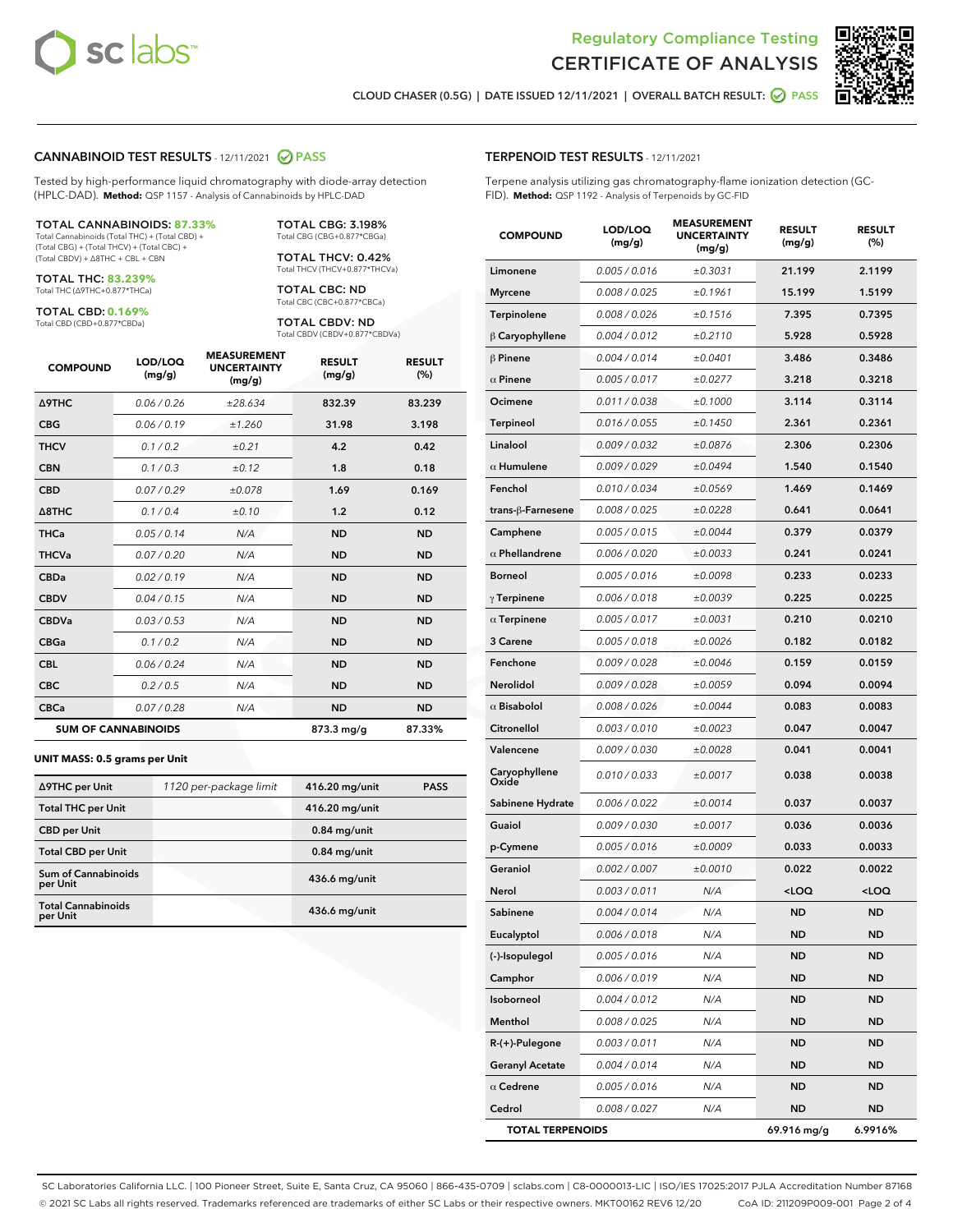



CLOUD CHASER (0.5G) | DATE ISSUED 12/11/2021 | OVERALL BATCH RESULT: **⊘** PASS

# CATEGORY 1 PESTICIDE TEST RESULTS - 12/11/2021 2 PASS

Pesticide and plant growth regulator analysis utilizing high-performance liquid chromatography-mass spectrometry (HPLC-MS) or gas chromatography-mass spectrometry (GC-MS). \*GC-MS utilized where indicated. **Method:** QSP 1212 - Analysis of Pesticides and Mycotoxins by LC-MS or QSP 1213 - Analysis of Pesticides by GC-MS

| 0.03/0.08<br><b>ND</b><br>Aldicarb<br>$>$ LOD<br>N/A<br><b>PASS</b><br>Carbofuran<br>0.02 / 0.05<br><b>ND</b><br><b>PASS</b><br>$>$ LOD<br>N/A<br>Chlordane*<br>0.03 / 0.08<br><b>ND</b><br><b>PASS</b><br>$\geq$ LOD<br>N/A<br>Chlorfenapyr*<br>0.03/0.10<br><b>ND</b><br><b>PASS</b><br>$\geq$ LOD<br>N/A<br>N/A<br><b>ND</b><br><b>PASS</b><br>Chlorpyrifos<br>0.02 / 0.06<br>$\ge$ LOD<br>Coumaphos<br>0.02 / 0.07<br>N/A<br><b>ND</b><br><b>PASS</b><br>$\ge$ LOD<br>Daminozide<br>0.02 / 0.07<br>N/A<br><b>ND</b><br><b>PASS</b><br>$\ge$ LOD<br><b>DDVP</b><br>0.03/0.09<br>$>$ LOD<br>N/A<br><b>ND</b><br><b>PASS</b><br>(Dichlorvos)<br>Dimethoate<br>0.03/0.08<br>$>$ LOD<br>N/A<br><b>ND</b><br><b>PASS</b><br>0.03/0.10<br>N/A<br><b>ND</b><br><b>PASS</b><br>Ethoprop(hos)<br>$\ge$ LOD<br>0.02 / 0.06<br>N/A<br><b>ND</b><br><b>PASS</b><br>Etofenprox<br>$\ge$ LOD<br>0.03/0.08<br>N/A<br><b>ND</b><br><b>PASS</b><br>Fenoxycarb<br>$\ge$ LOD<br>0.03/0.08<br><b>ND</b><br><b>PASS</b><br>Fipronil<br>$\ge$ LOD<br>N/A<br>Imazalil<br>0.02 / 0.06<br>$\ge$ LOD<br>N/A<br><b>ND</b><br><b>PASS</b><br>Methiocarb<br>0.02 / 0.07<br><b>ND</b><br><b>PASS</b><br>$\ge$ LOD<br>N/A<br>Methyl<br>0.03/0.10<br>$\ge$ LOD<br>N/A<br><b>ND</b><br><b>PASS</b><br>parathion<br>0.03/0.09<br><b>ND</b><br><b>Mevinphos</b><br>$\ge$ LOD<br>N/A<br><b>PASS</b><br>Paclobutrazol<br>0.02 / 0.05<br>$\ge$ LOD<br>N/A<br><b>ND</b><br><b>PASS</b><br>0.03/0.09<br>$\ge$ LOD<br>N/A<br><b>ND</b><br><b>PASS</b><br>Propoxur<br>0.03 / 0.08<br>$\ge$ LOD<br>N/A<br><b>ND</b><br><b>PASS</b><br>Spiroxamine<br>0.03/0.10<br><b>ND</b><br><b>PASS</b><br>Thiacloprid<br>$\ge$ LOD<br>N/A | <b>COMPOUND</b> | LOD/LOQ<br>$(\mu g/g)$ | <b>ACTION</b><br>LIMIT<br>$(\mu g/g)$ | <b>MEASUREMENT</b><br><b>UNCERTAINTY</b><br>$(\mu g/g)$ | <b>RESULT</b><br>$(\mu g/g)$ | <b>RESULT</b> |
|---------------------------------------------------------------------------------------------------------------------------------------------------------------------------------------------------------------------------------------------------------------------------------------------------------------------------------------------------------------------------------------------------------------------------------------------------------------------------------------------------------------------------------------------------------------------------------------------------------------------------------------------------------------------------------------------------------------------------------------------------------------------------------------------------------------------------------------------------------------------------------------------------------------------------------------------------------------------------------------------------------------------------------------------------------------------------------------------------------------------------------------------------------------------------------------------------------------------------------------------------------------------------------------------------------------------------------------------------------------------------------------------------------------------------------------------------------------------------------------------------------------------------------------------------------------------------------------------------------------------------------------------------------------------------------------|-----------------|------------------------|---------------------------------------|---------------------------------------------------------|------------------------------|---------------|
|                                                                                                                                                                                                                                                                                                                                                                                                                                                                                                                                                                                                                                                                                                                                                                                                                                                                                                                                                                                                                                                                                                                                                                                                                                                                                                                                                                                                                                                                                                                                                                                                                                                                                       |                 |                        |                                       |                                                         |                              |               |
|                                                                                                                                                                                                                                                                                                                                                                                                                                                                                                                                                                                                                                                                                                                                                                                                                                                                                                                                                                                                                                                                                                                                                                                                                                                                                                                                                                                                                                                                                                                                                                                                                                                                                       |                 |                        |                                       |                                                         |                              |               |
|                                                                                                                                                                                                                                                                                                                                                                                                                                                                                                                                                                                                                                                                                                                                                                                                                                                                                                                                                                                                                                                                                                                                                                                                                                                                                                                                                                                                                                                                                                                                                                                                                                                                                       |                 |                        |                                       |                                                         |                              |               |
|                                                                                                                                                                                                                                                                                                                                                                                                                                                                                                                                                                                                                                                                                                                                                                                                                                                                                                                                                                                                                                                                                                                                                                                                                                                                                                                                                                                                                                                                                                                                                                                                                                                                                       |                 |                        |                                       |                                                         |                              |               |
|                                                                                                                                                                                                                                                                                                                                                                                                                                                                                                                                                                                                                                                                                                                                                                                                                                                                                                                                                                                                                                                                                                                                                                                                                                                                                                                                                                                                                                                                                                                                                                                                                                                                                       |                 |                        |                                       |                                                         |                              |               |
|                                                                                                                                                                                                                                                                                                                                                                                                                                                                                                                                                                                                                                                                                                                                                                                                                                                                                                                                                                                                                                                                                                                                                                                                                                                                                                                                                                                                                                                                                                                                                                                                                                                                                       |                 |                        |                                       |                                                         |                              |               |
|                                                                                                                                                                                                                                                                                                                                                                                                                                                                                                                                                                                                                                                                                                                                                                                                                                                                                                                                                                                                                                                                                                                                                                                                                                                                                                                                                                                                                                                                                                                                                                                                                                                                                       |                 |                        |                                       |                                                         |                              |               |
|                                                                                                                                                                                                                                                                                                                                                                                                                                                                                                                                                                                                                                                                                                                                                                                                                                                                                                                                                                                                                                                                                                                                                                                                                                                                                                                                                                                                                                                                                                                                                                                                                                                                                       |                 |                        |                                       |                                                         |                              |               |
|                                                                                                                                                                                                                                                                                                                                                                                                                                                                                                                                                                                                                                                                                                                                                                                                                                                                                                                                                                                                                                                                                                                                                                                                                                                                                                                                                                                                                                                                                                                                                                                                                                                                                       |                 |                        |                                       |                                                         |                              |               |
|                                                                                                                                                                                                                                                                                                                                                                                                                                                                                                                                                                                                                                                                                                                                                                                                                                                                                                                                                                                                                                                                                                                                                                                                                                                                                                                                                                                                                                                                                                                                                                                                                                                                                       |                 |                        |                                       |                                                         |                              |               |
|                                                                                                                                                                                                                                                                                                                                                                                                                                                                                                                                                                                                                                                                                                                                                                                                                                                                                                                                                                                                                                                                                                                                                                                                                                                                                                                                                                                                                                                                                                                                                                                                                                                                                       |                 |                        |                                       |                                                         |                              |               |
|                                                                                                                                                                                                                                                                                                                                                                                                                                                                                                                                                                                                                                                                                                                                                                                                                                                                                                                                                                                                                                                                                                                                                                                                                                                                                                                                                                                                                                                                                                                                                                                                                                                                                       |                 |                        |                                       |                                                         |                              |               |
|                                                                                                                                                                                                                                                                                                                                                                                                                                                                                                                                                                                                                                                                                                                                                                                                                                                                                                                                                                                                                                                                                                                                                                                                                                                                                                                                                                                                                                                                                                                                                                                                                                                                                       |                 |                        |                                       |                                                         |                              |               |
|                                                                                                                                                                                                                                                                                                                                                                                                                                                                                                                                                                                                                                                                                                                                                                                                                                                                                                                                                                                                                                                                                                                                                                                                                                                                                                                                                                                                                                                                                                                                                                                                                                                                                       |                 |                        |                                       |                                                         |                              |               |
|                                                                                                                                                                                                                                                                                                                                                                                                                                                                                                                                                                                                                                                                                                                                                                                                                                                                                                                                                                                                                                                                                                                                                                                                                                                                                                                                                                                                                                                                                                                                                                                                                                                                                       |                 |                        |                                       |                                                         |                              |               |
|                                                                                                                                                                                                                                                                                                                                                                                                                                                                                                                                                                                                                                                                                                                                                                                                                                                                                                                                                                                                                                                                                                                                                                                                                                                                                                                                                                                                                                                                                                                                                                                                                                                                                       |                 |                        |                                       |                                                         |                              |               |
|                                                                                                                                                                                                                                                                                                                                                                                                                                                                                                                                                                                                                                                                                                                                                                                                                                                                                                                                                                                                                                                                                                                                                                                                                                                                                                                                                                                                                                                                                                                                                                                                                                                                                       |                 |                        |                                       |                                                         |                              |               |
|                                                                                                                                                                                                                                                                                                                                                                                                                                                                                                                                                                                                                                                                                                                                                                                                                                                                                                                                                                                                                                                                                                                                                                                                                                                                                                                                                                                                                                                                                                                                                                                                                                                                                       |                 |                        |                                       |                                                         |                              |               |
|                                                                                                                                                                                                                                                                                                                                                                                                                                                                                                                                                                                                                                                                                                                                                                                                                                                                                                                                                                                                                                                                                                                                                                                                                                                                                                                                                                                                                                                                                                                                                                                                                                                                                       |                 |                        |                                       |                                                         |                              |               |
|                                                                                                                                                                                                                                                                                                                                                                                                                                                                                                                                                                                                                                                                                                                                                                                                                                                                                                                                                                                                                                                                                                                                                                                                                                                                                                                                                                                                                                                                                                                                                                                                                                                                                       |                 |                        |                                       |                                                         |                              |               |
|                                                                                                                                                                                                                                                                                                                                                                                                                                                                                                                                                                                                                                                                                                                                                                                                                                                                                                                                                                                                                                                                                                                                                                                                                                                                                                                                                                                                                                                                                                                                                                                                                                                                                       |                 |                        |                                       |                                                         |                              |               |

# CATEGORY 2 PESTICIDE TEST RESULTS - 12/11/2021 @ PASS

| <b>COMPOUND</b>          | LOD/LOO<br>$(\mu g/g)$ | <b>ACTION</b><br>LIMIT<br>$(\mu g/g)$ | <b>MEASUREMENT</b><br><b>UNCERTAINTY</b><br>$(\mu g/g)$ | <b>RESULT</b><br>$(\mu g/g)$ | <b>RESULT</b> |  |
|--------------------------|------------------------|---------------------------------------|---------------------------------------------------------|------------------------------|---------------|--|
| Abamectin                | 0.03/0.10              | 0.1                                   | N/A                                                     | <b>ND</b>                    | <b>PASS</b>   |  |
| Acephate                 | 0.02/0.07              | 0.1                                   | N/A                                                     | <b>ND</b>                    | <b>PASS</b>   |  |
| Acequinocyl              | 0.02/0.07              | 0.1                                   | N/A                                                     | <b>ND</b>                    | <b>PASS</b>   |  |
| Acetamiprid              | 0.02/0.05              | 0.1                                   | N/A                                                     | <b>ND</b>                    | <b>PASS</b>   |  |
| Azoxystrobin             | 0.02/0.07              | 0.1                                   | N/A                                                     | <b>ND</b>                    | <b>PASS</b>   |  |
| <b>Bifenazate</b>        | 0.01/0.04              | 0.1                                   | N/A                                                     | <b>ND</b>                    | <b>PASS</b>   |  |
| <b>Bifenthrin</b>        | 0.02/0.05              | 3                                     | N/A                                                     | <b>ND</b>                    | <b>PASS</b>   |  |
| <b>Boscalid</b>          | 0.03/0.09              | 0.1                                   | N/A                                                     | <b>ND</b>                    | <b>PASS</b>   |  |
| Captan                   | 0.19/0.57              | 0.7                                   | N/A                                                     | <b>ND</b>                    | <b>PASS</b>   |  |
| Carbaryl                 | 0.02/0.06              | 0.5                                   | N/A                                                     | <b>ND</b>                    | <b>PASS</b>   |  |
| Chlorantranilip-<br>role | 0.04/0.12              | 10                                    | N/A                                                     | <b>ND</b>                    | <b>PASS</b>   |  |
| Clofentezine             | 0.03/0.09              | 0.1                                   | N/A                                                     | <b>ND</b>                    | <b>PASS</b>   |  |

# CATEGORY 2 PESTICIDE TEST RESULTS - 12/11/2021 continued

| <b>COMPOUND</b>               | LOD/LOQ<br>(µg/g) | <b>ACTION</b><br><b>LIMIT</b><br>$(\mu g/g)$ | <b>MEASUREMENT</b><br><b>UNCERTAINTY</b><br>$(\mu g/g)$ | <b>RESULT</b><br>(µg/g) | <b>RESULT</b> |
|-------------------------------|-------------------|----------------------------------------------|---------------------------------------------------------|-------------------------|---------------|
| Cyfluthrin                    | 0.12 / 0.38       | $\overline{c}$                               | N/A                                                     | ND                      | <b>PASS</b>   |
| Cypermethrin                  | 0.11 / 0.32       | $\mathcal{I}$                                | N/A                                                     | ND                      | PASS          |
| <b>Diazinon</b>               | 0.02 / 0.05       | 0.1                                          | N/A                                                     | <b>ND</b>               | <b>PASS</b>   |
| Dimethomorph                  | 0.03 / 0.09       | 2                                            | N/A                                                     | ND                      | PASS          |
| Etoxazole                     | 0.02 / 0.06       | 0.1                                          | N/A                                                     | ND                      | <b>PASS</b>   |
| Fenhexamid                    | 0.03 / 0.09       | 0.1                                          | N/A                                                     | ND                      | <b>PASS</b>   |
| Fenpyroximate                 | 0.02 / 0.06       | 0.1                                          | N/A                                                     | <b>ND</b>               | <b>PASS</b>   |
| Flonicamid                    | 0.03 / 0.10       | 0.1                                          | N/A                                                     | ND                      | <b>PASS</b>   |
| Fludioxonil                   | 0.03 / 0.10       | 0.1                                          | N/A                                                     | ND                      | <b>PASS</b>   |
| Hexythiazox                   | 0.02 / 0.07       | 0.1                                          | N/A                                                     | ND                      | <b>PASS</b>   |
| Imidacloprid                  | 0.04 / 0.11       | 5                                            | N/A                                                     | ND                      | <b>PASS</b>   |
| Kresoxim-methyl               | 0.02 / 0.07       | 0.1                                          | N/A                                                     | ND                      | <b>PASS</b>   |
| Malathion                     | 0.03 / 0.09       | 0.5                                          | N/A                                                     | ND                      | <b>PASS</b>   |
| Metalaxyl                     | 0.02 / 0.07       | $\overline{c}$                               | N/A                                                     | ND                      | <b>PASS</b>   |
| Methomyl                      | 0.03 / 0.10       | $\mathbf{1}$                                 | N/A                                                     | ND                      | <b>PASS</b>   |
| Myclobutanil                  | 0.03 / 0.09       | 0.1                                          | N/A                                                     | <b>ND</b>               | <b>PASS</b>   |
| Naled                         | 0.02 / 0.07       | 0.1                                          | N/A                                                     | ND                      | <b>PASS</b>   |
| Oxamyl                        | 0.04 / 0.11       | 0.5                                          | N/A                                                     | ND                      | PASS          |
| Pentachloronitro-<br>benzene* | 0.03 / 0.09       | 0.1                                          | N/A                                                     | ND                      | <b>PASS</b>   |
| Permethrin                    | 0.04 / 0.12       | 0.5                                          | N/A                                                     | ND                      | <b>PASS</b>   |
| Phosmet                       | 0.03 / 0.10       | 0.1                                          | N/A                                                     | ND                      | <b>PASS</b>   |
| Piperonylbu-<br>toxide        | 0.02 / 0.07       | 3                                            | N/A                                                     | <b>ND</b>               | <b>PASS</b>   |
| Prallethrin                   | 0.03 / 0.08       | 0.1                                          | N/A                                                     | ND                      | <b>PASS</b>   |
| Propiconazole                 | 0.02 / 0.07       | 0.1                                          | N/A                                                     | <b>ND</b>               | <b>PASS</b>   |
| Pyrethrins                    | 0.04 / 0.12       | 0.5                                          | N/A                                                     | ND                      | PASS          |
| Pyridaben                     | 0.02 / 0.07       | 0.1                                          | N/A                                                     | <b>ND</b>               | <b>PASS</b>   |
| Spinetoram                    | 0.02 / 0.07       | 0.1                                          | N/A                                                     | ND                      | <b>PASS</b>   |
| Spinosad                      | 0.02 / 0.07       | 0.1                                          | N/A                                                     | ND                      | PASS          |
| Spiromesifen                  | 0.02 / 0.05       | 0.1                                          | N/A                                                     | <b>ND</b>               | <b>PASS</b>   |
| Spirotetramat                 | 0.02 / 0.06       | 0.1                                          | N/A                                                     | ND                      | <b>PASS</b>   |
| Tebuconazole                  | 0.02 / 0.07       | 0.1                                          | N/A                                                     | ND                      | <b>PASS</b>   |
| Thiamethoxam                  | 0.03 / 0.10       | 5                                            | N/A                                                     | <b>ND</b>               | <b>PASS</b>   |
| Trifloxystrobin               | 0.03 / 0.08       | 0.1                                          | N/A                                                     | <b>ND</b>               | <b>PASS</b>   |

SC Laboratories California LLC. | 100 Pioneer Street, Suite E, Santa Cruz, CA 95060 | 866-435-0709 | sclabs.com | C8-0000013-LIC | ISO/IES 17025:2017 PJLA Accreditation Number 87168 © 2021 SC Labs all rights reserved. Trademarks referenced are trademarks of either SC Labs or their respective owners. MKT00162 REV6 12/20 CoA ID: 211209P009-001 Page 3 of 4